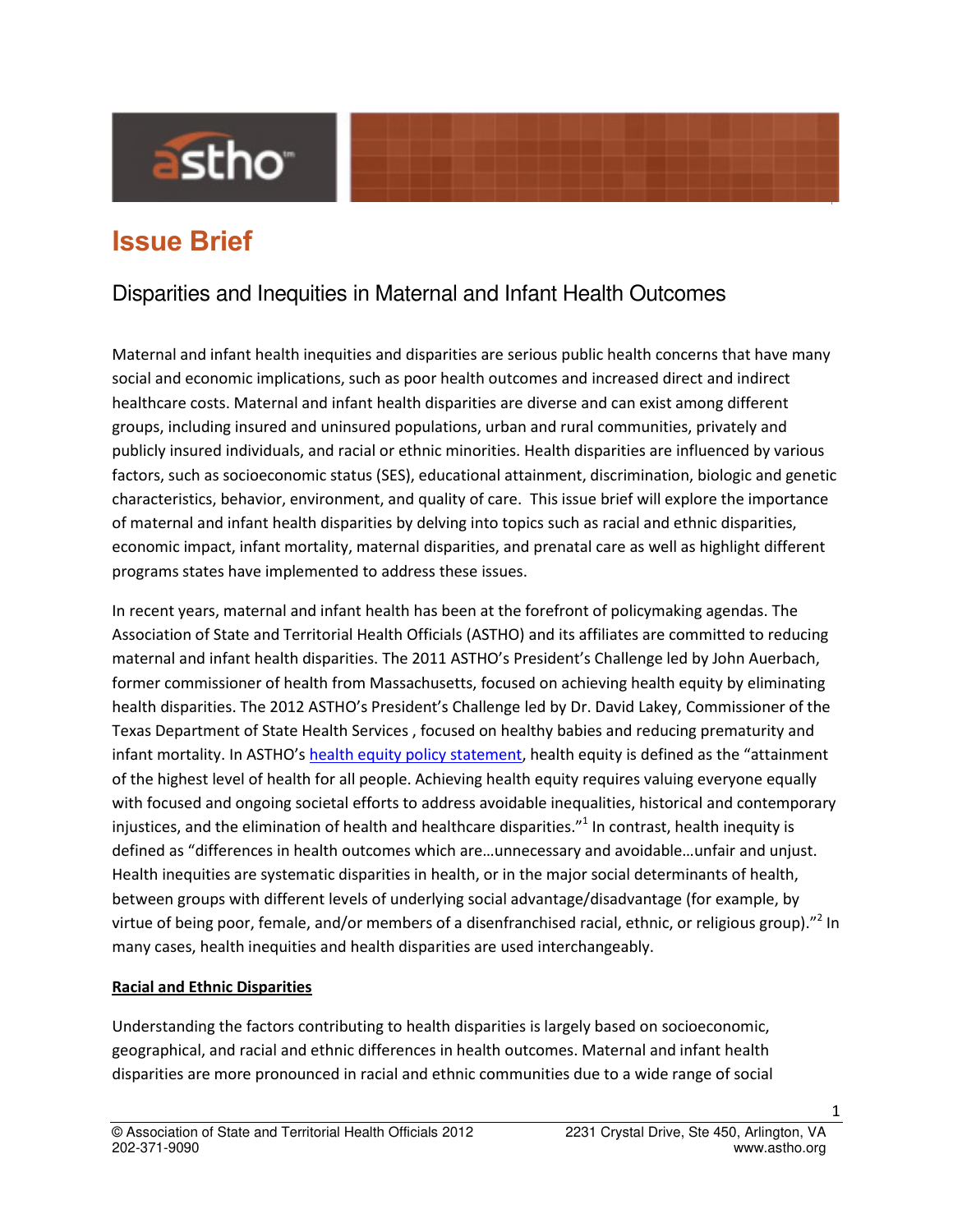determinants of health which are linked to the same inequities that racial and ethnic communities experience in the larger social context. Racial and ethnic minorities suffer a disproportionately high burden of diseases and experience higher rates of mortality.<sup>3</sup> Approximately 83,000 preventable deaths occur each year as a result of racial and ethnic health disparities, including high infant mortality rates.<sup>4</sup> Racial and ethnic minority women, particularly African-American and Hispanic/Latino/Latino women, continue to experience worse health outcomes when compared to non-Hispanic/Latino white women.

Discrimination contributes to the wide gap in maternal and infant health disparities in racial and ethnic communities. A landmark report by the Institute of Medicine (IOM) showed substantial disparities in the quality of care for minority communities even when accounting for healthcare insurance coverage and income.<sup>5</sup> Linguistic barriers also contribute to maternal and health disparities, particularly in the Hispanic/Latino community. Pregnant women whose first language is not English have difficulty navigating the healthcare system and are more likely to have unmet health needs, such as adequate prenatal care services.<sup>6</sup> A 2006 study found that "infants with parents whose primary language was not English were half as likely to received recommended preventative care as infants whose parents' primary language is English."<sup>7</sup> Disparities in healthcare, combined with linguistic and other cultural factors, result in poorer health outcomes.

#### **Economic Impact**

In addition to adverse health outcomes, health disparities have severe economic consequences for society and the healthcare system. A 2009 study found that \$229.4 billion in direct medical costs were associated

#### **Health inequities lead to:**

- \$1.24 trillion in indirect medical costs
- 30 percent of direct medical care expenditures for racial and ethnic minorities

with health inequities and there were another \$1.24 trillion in indirect costs, such as loss of wages and work productivity between 2003–2006. $^8$  An estimated 30 percent of direct medical care expenditures for African-American, Asians, and Hispanic/Latinos were excess costs due to health inequalities.<sup>9</sup> Addressing health disparities at an early age in infants will reduce excess costs and improve health outcomes in the long run.

#### **Healthy Babies Project**

In 2011, as his President's Challenge, Commissioner of the Texas Department of State Health Services and ASTHO Immediate Past President David Lakey challenged state health officials to implement strategies and policies that would help reduce prematurity and infant mortality in the United States. In response, ASTHO launched the Health Babies Initiative, a nationwide challenge that supports states in

#### **Healthy Babies Project Objectives**

- 1. Reduce infant mortality and prematurity by 8 percent by 2014.
- 2. Focus on improving birth outcomes as state health officials and state leadership teams work with state partners on health and community system changes.
- 3. Create a unified message that builds on the best practices from around the nation and the efforts from Regions IV and VI, which can be adopted by states, U.S. territories, and the District of Columbia.
- © Association of State and Territorial Health Officials 2012 2231 Crystal Drive, Ste 450, Arlington, VA 4. Develop clear measurements to evaluate targeted outreach, progress, and return on investment.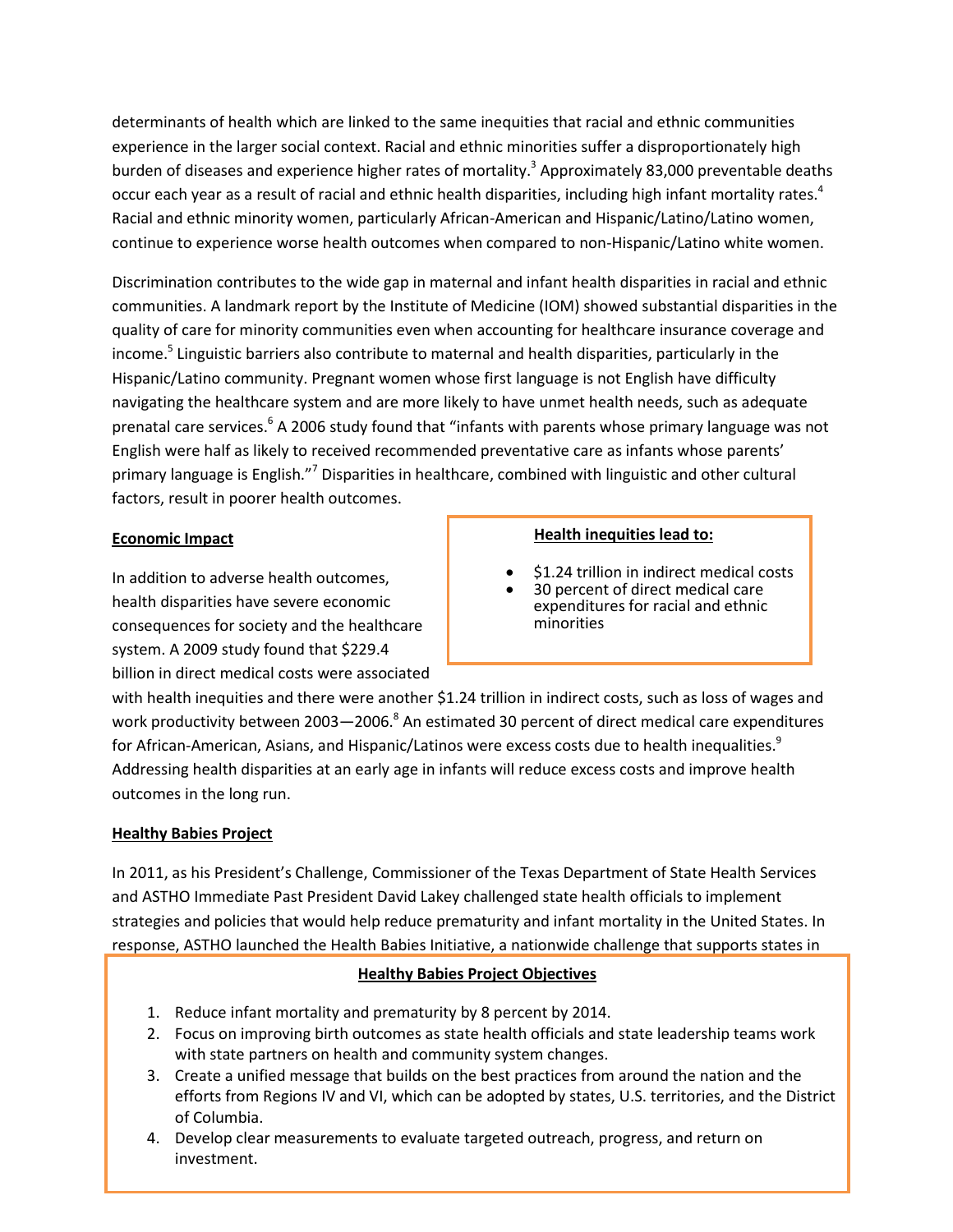their efforts to improve healthcare outcomes in pregnant women and infants by reducing infant mortality and prematurity by 8 percent by 2014.<sup>10</sup> ASTHO is collaborating with the Human Resources and Services Administration's Maternal and Child Health Bureau, the Association of Maternal and Child Health Programs (AMCHP), the March of Dimes, CDC, and other partners to develop a national strategy that addresses infant mortality and poor birth outcomes.

## **Infant Mortality**

Racial and ethnic populations consistently rank among the highest rates of infant mortality despite significant improvements to reduce infant mortality in the United States. The infant mortality rate for African-Americans is 2.4 times the rate of non-Hispanic/Latino white women.<sup>11</sup>



Disparities in Infant Mortality by Race/Ethnicity, United States, 1995, 2000, and 2007<sup>12</sup>

In the chart above, the infant mortality rate per 1,000 live births for African-American women was 13.3 deaths compared to 5.6 deaths for non-Hispanic/Latino white women in 2007. Asian/Pacific islanders had the second highest rate (8.3 percent), followed by American Indian/Alaskan Natives (7.2 percent).<sup>13</sup> Although the Hispanic/Latino and the African-American populations share similar socioeconomic conditions—including low levels of education, healthcare coverage, and income—African-Americans experience significantly higher infant mortality.

The leading cause of infant mortality is low birth weight, which is defined as an infant born weighing less than 2,500 grams, or 5.51 lbs. Low birth weight is a significant risk factor that contributes to childhood developmental disorders. African-Americans have a three to four times higher risk than non-Hispanic/Latino whites for low birth weight.<sup>14</sup> The incidence of low birth weight varies by maternal age range. For example, the rate of low birth weight is highest among women younger than 15 years of age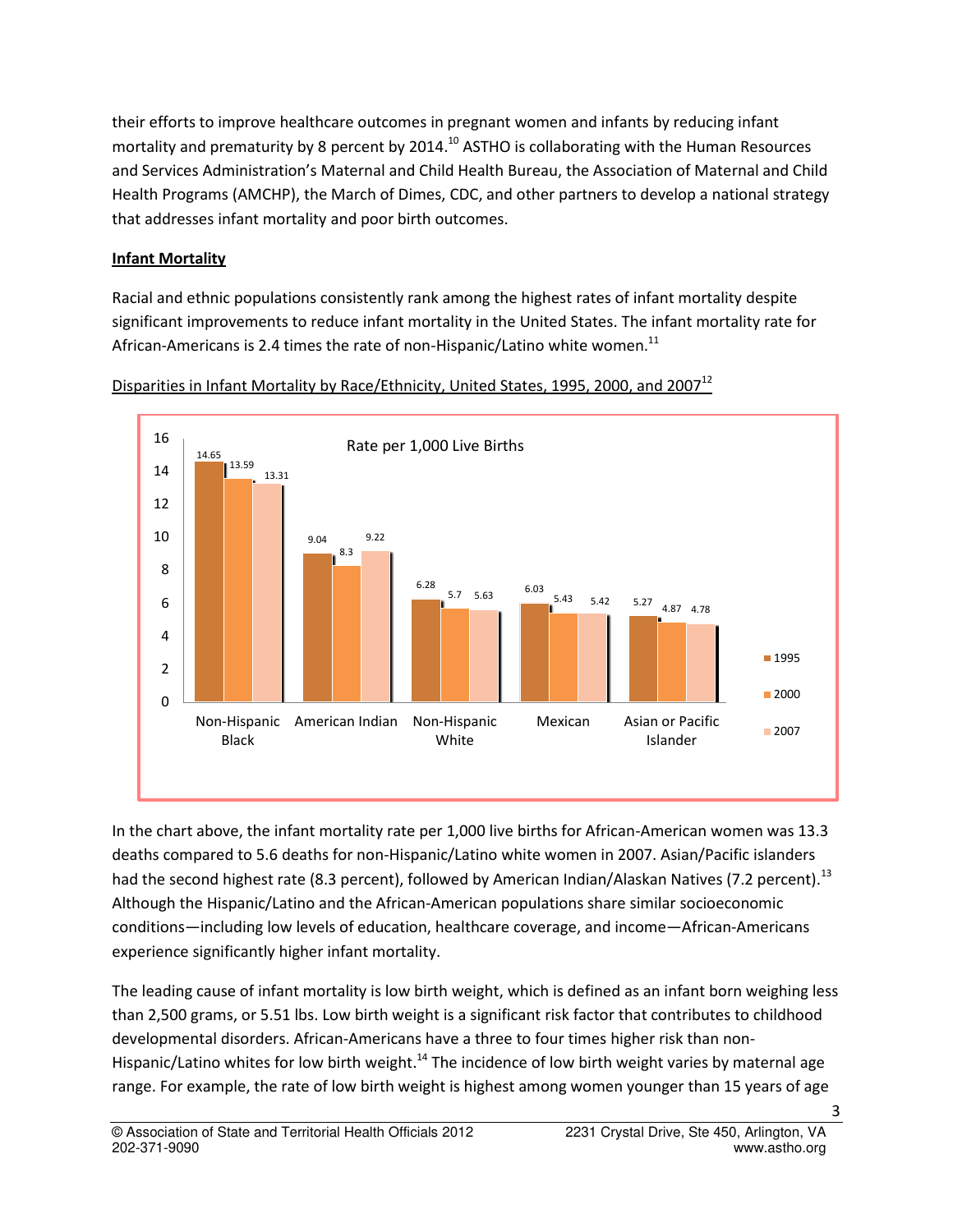(12.4 percent) and the second highest rate is among women between the ages of 40 and 54 years (11.8 percent).<sup>15</sup> Although racial and ethnic disparities in infant mortality and low birth weight are evident, their root causes are complex and varies among different communities.

#### **Maternal Disparities: Focus on Mental Health and Gestational Diabetes**

In addition to experiencing higher rates of infant mortality than the Hispanic/Latino and non-Hispanic/Latino white population, the African-American community also faces higher rates of maternal deaths per 1,000 live births, even after controlling for socioeconomic status. The World Health Organization defines maternal death as the "death of a woman while pregnant or within 42 days of termination of pregnancy." Moreover, low-income minority women experience higher rates of maternal depression than affluent non-Hispanic/Latino white women. Maternal depression in this population may reach as high as 40 percent.<sup>16</sup>

#### *Case Study: Illinois and Medicaid Waivers for Mental Health*

In 2004, Illinois became the first state to provide additional reimbursement to clinicians who perform maternal depression screenings.<sup>17</sup> Since then, an increasing number of states have utilized Medicaid 1115 waivers to cover post-partum depression services. Illinois also provides training opportunities and free consultation services for clinicians who have questions about detection, diagnosis, and treatment, and a 24-hour crisis hotline. The University of Illinois at Chicago Women's Mental Health Program provides the staff for the consultation service and more than 700 consultations have taken place since the program started.<sup>18</sup>

Gestational diabetes, a form of diabetes that is diagnosed in some women during pregnancy, affects African-American, Hispanic/Latino, and American Indian women more frequently.<sup>19</sup> It occurs more frequently among obese women and women with a family history of diabetes. Managing gestational diabetes is critical to improve the health of the infant.

#### *Case Study: Massachusetts and Gestational Diabetes Mellitus Project*

Massachusetts' Gestational Diabetes Mellitus (GDM) Project underscores the value of integrating chronic disease prevention strategies for the maternal and child health population. By engaging a broadbased group of public, private, and nonprofit stakeholders, the Massachusetts Diabetes Prevention and Control Program (DPCP) leverages resources to address some of its most pressing needs related to gestational diabetes prevention and treatment.

DPCP, with support from CDC and ASTHO, convened public health agencies, public and private health insurers, consumers, healthcare providers, and community based organizations at a gestational diabetes summit in Framingham, Massachusetts. The participants identified missed opportunities for screening, managing, and follow-up of gestational diabetes and worked together to develop an action plan to realize those opportunities.

Three priorities rose to the top of the list: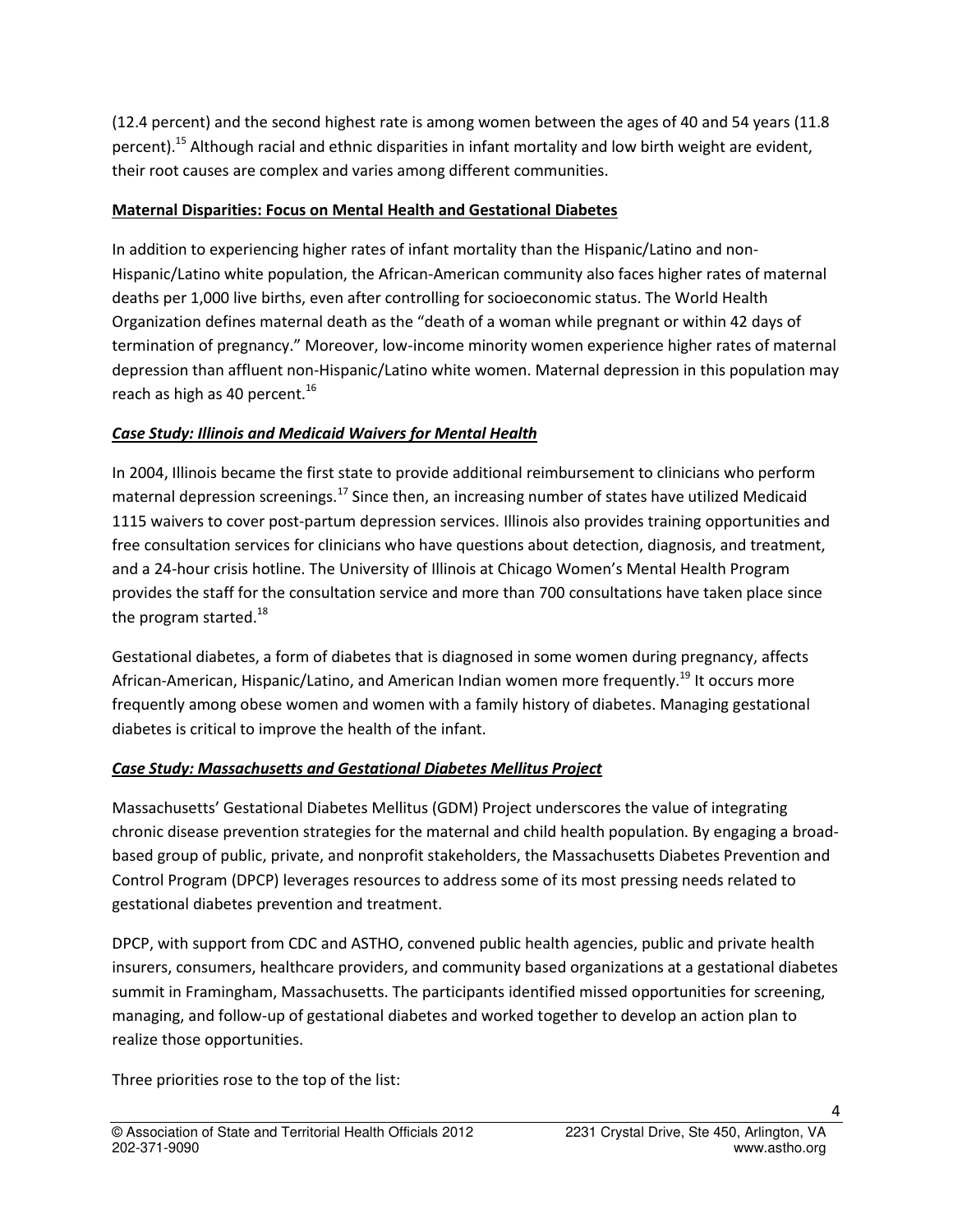- Increase patient and provider awareness about GDM diagnosis and treatment.
- Improve continuity of care for women diagnosed with GDM and their children.
- **IMPROVE SURIVELLANCE SYSTEMS TO gather accurate and timely data.**

The diabetes program launched a television and poster campaign to encourage Hispanic/Latino women who have been diagnosed with gestational diabetes to talk to their doctors about reducing their risk of developing Type 2 diabetes. Two new public service announcements aired in June 2011 encouraging women with a history of gestational diabetes to get follow-up screening, reinforcing the benefits of healthy lifestyles for women with gestational diabetes and their children, and encouraging an open dialogue with primary care doctors and pediatricians to prevent the onset of Type 2 diabetes.

The diabetes program also developed an informational poster in English and Spanish and a resource guide to educate women about the risks of gestational diabetes. In addition to internal partnerships, DPH is collaborating with Brigham and Women's Hospital in Boston on a research endeavor to develop and test an online behavioral change curriculum aimed at reducing the risk for development of Type 2 diabetes in women with a recent GDM pregnancy. Once complete, DPH will help to disseminate findings and promote the curriculum to healthcare providers and the public.

DPH also focuses on educating providers about managing GDM and preventing Type 2 diabetes among women who have had gestational diabetes. For example, DPCP has coordinated a workgroup of clinical experts in endocrinology, obstetrics, and nutrition to develop clinical guidelines that will help providers identify and treat women with gestational diabetes and prevent future development of Type 2 diabetes.<sup>20</sup> As gestational diabetes affects racial and ethnic minority women more frequently, addressing this health issue is another step in eliminating health disparities for women.

# **Socioeconomic Status (SES)**

Socioeconomic status is a complex term used to characterize one's social position, often defined by income and educational attainment. Recent studies suggest that SES plays a vital role in health outcomes, access to healthcare, and overall quality of care. For example, individuals who are poorer are more likely to have preventable diseases, physical and cognitive impairments, high mortality rates, substandard healthcare, and lack access to care. An individual's SES is one of the most important predictors of health because it can influence the extent to which other factors may provide protection from health inequities. Individuals with a low SES are more likely to experience poor nutrition, inadequate housing, and greater exposure to environmental hazards—all factors that contribute to overall health.<sup>21</sup>

Educational attainment is often associated with SES and regarded as an important indicator of health status. Studies have shown that infants with less educated parents are more likely to experience adverse health outcomes than infants born to educated parents.<sup>22</sup> The infant mortality rate is higher among groups with less than a high school education when compared to groups with a high school education and above, regardless of race or ethnicity. $^{23}$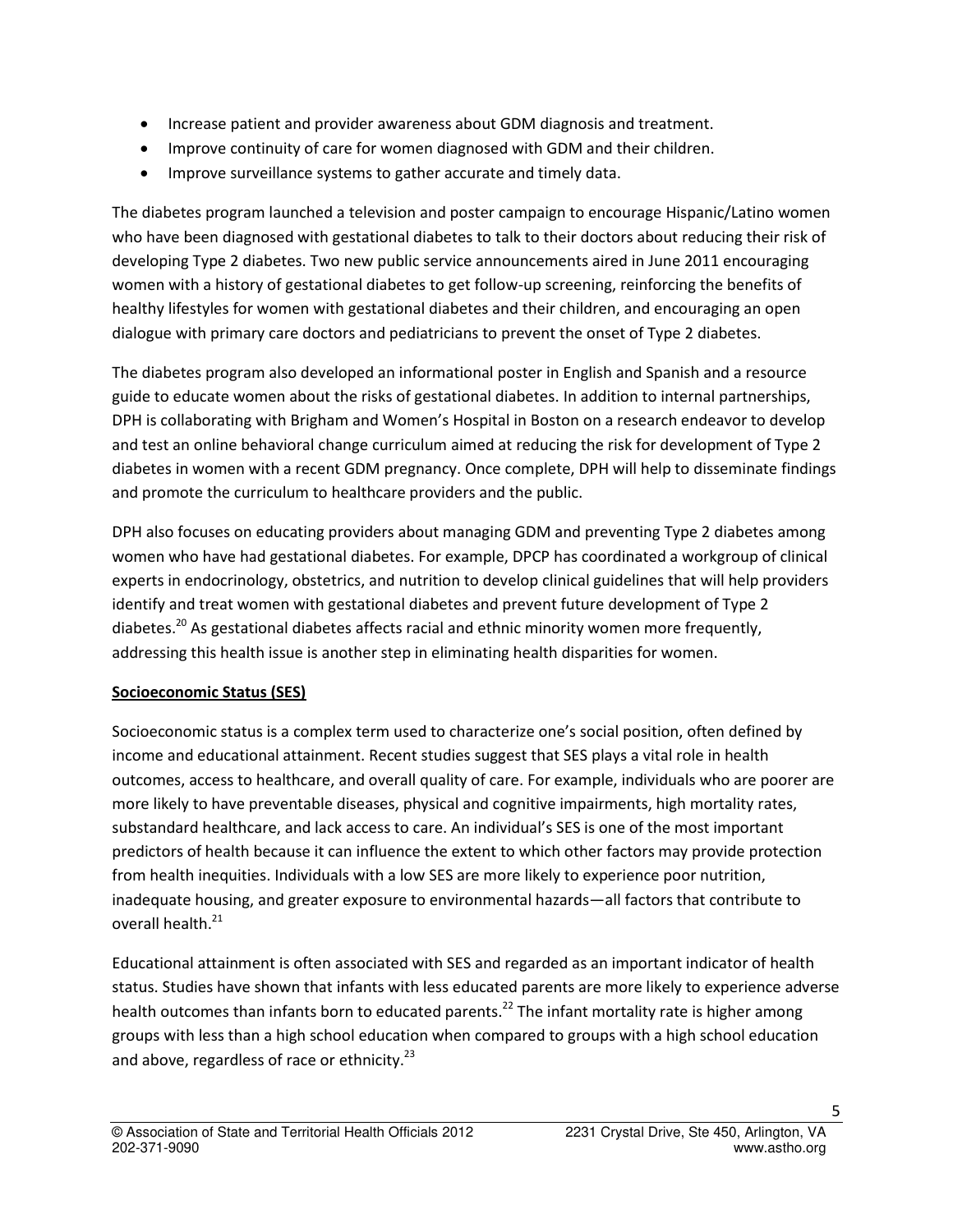#### *Case Study: Contra Costa Health Department and Economic Development Program*

California's Contra Costa Health Services launched the Life Course Initiative, a program that uses the "12-Point Plan to Close the Black-White Gap in Birth Outcomes." The 12-Point Plan is a framework for reducing birth outcomes disparities by race and ethnicity through a paradigm shift away from traditional prenatal care and toward focusing on socioeconomic. To change the health of the next generation and achieve health equity, the life course program addresses social determinants of health, such as education, economic stability, and financial security through its Building Economic Security Today (BEST) pilot project. The BEST project helps reduce economic inequities by providing financial education classes, one-on-one support to families, and asset development educational materials.

The plan's 12 points are:

- 1. Provide interconception care to women with prior adverse pregnancy outcomes.
- 2. Increase access to preconception care for African-American women.
- 3. Improve the quality of prenatal care for African-American women.
- 4. Expand healthcare access over the life course for African-American women.
- 5. Strengthen father involvement in African-American families.
- 6. Enhance systems coordination and integration for family support services.
- 7. Create reproductive social capital in African-American communities.
- 8. Invest in community building and urban renewal.
- 9. Close the education gap.
- 10. Reduce poverty among African-American families.
- 11. Support working mothers and families.
- 12. Undo racism. $^{24}$

The Life Course Initiative also provides training, tools, and technical assistance to staff at Contra Costa Health Department Services, as well other family and child health programs.<sup>25</sup>

#### **Prenatal Care and Health Outcomes**

Harmful maternal health risk behaviors during pregnancy, such as smoking, alcohol consumption, and illegal and prescription drug use, contribute to adverse birth outcomes, including preterm births, low birth weight, and infant mortality.<sup>26</sup> Disparities exist among different populations during pregnancy. Studies have shown that African-American women are more likely to give up smoking during pregnancy than non-Hispanic/Latino white and Native American women.<sup>27</sup> However, African-American women are more likely to be diagnosed with pre-pregnancy diabetes and hypertension.<sup>28</sup>

Preconception and interconception care, or the health of reproductive-age women before pregnancy and between pregnancies, is a critical component of a woman's health. Many pregnancies are unplanned and a woman may not start prenatal care until months into her pregnancy. Yet the first few weeks of pregnancy and the time just before conception are the periods of time associated with the greatest risk of preterm birth and other adverse pregnancy outcomes. Therefore, interventions that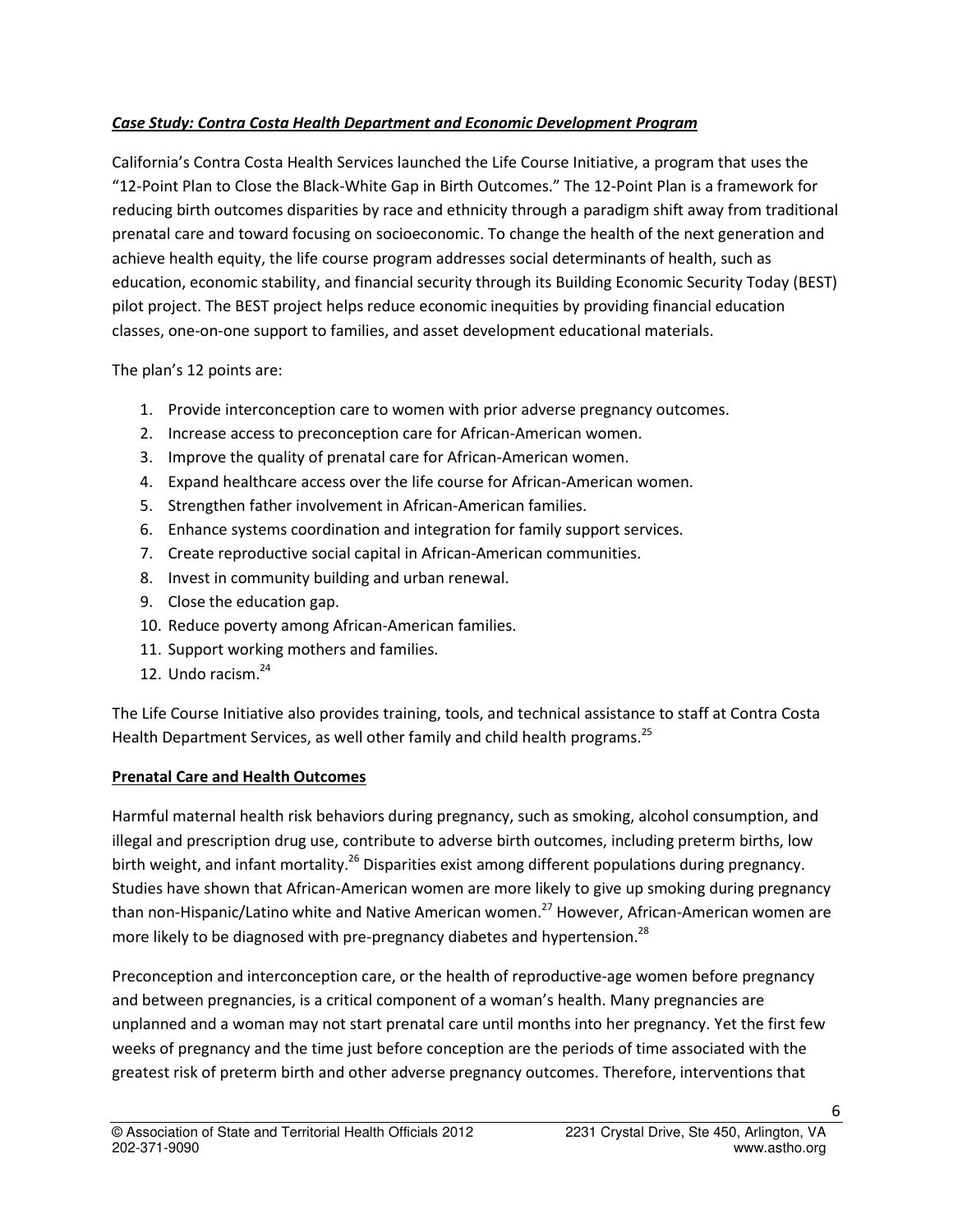occur after conception do not address all of the risks associated with adverse pregnancy outcomes. Women need to be healthy before conception to address preventable risks for negative pregnancy outcomes.<sup>29</sup>

High-quality prenatal care is imperative to minimizing adverse health outcomes for both the mother and the infant. Women receive prenatal care throughout their pregnancy, ranging from healthcare-related services to education and counseling. Although it is considered a cornerstone to a healthy pregnancy, many women—particularly minorities—receive little or no prenatal care. According to a 2007 study by the Kaiser Family Foundation, an estimated 23 percent of all minority women receive late or no prenatal care services, compared to 11 percent of non-Hispanic/Latino white women.<sup>30</sup>

Disparities in prenatal care services are also present within the minority community. About 33 percent of American Indian/Alaskan Native women receive late prenatal care services or none at all, while the percent for Asian and Native Hawaiian/Pacific Islander women is only 11 percent.<sup>31</sup> Furthermore, women who have not completed high school are three times more likely not to receive prenatal care during the first trimester of pregnancy compared to women who have graduated high school.<sup>32</sup>

In addition to racial and ethnic disparities in prenatal care utilization, disparities also exist among uninsured and low SES populations. Uninsured pregnant women are five times more likely than privately insured women to begin prenatal care in their third trimester.<sup>33</sup> A 2005 study showed that one-third of mothers who did not receive prenatal care services delivered before 36 weeks of gestation and over 10 percent of births occurred under 32 weeks.<sup>34</sup> Moreover, women with late or no prenatal care were more likely to be young and with low educational attainment.<sup>35</sup> Although prenatal care services have improved in recent decades, largely due to an expansion of Medicaid services, disparities continue to persist in uninsured, low SES, and racial and ethnic minority women.

#### *Case Study: West Virginia and Prenatal Risk Screening Instrument*

In 2011, with infant mortality and premature birth rates on the rise in West Virginia, the Department of Health and Human Resources (DHHR), wanted to improve birth outcomes statewide. In accordance with West Virginia Legislative Rule §64-97-5, all healthcare providers offering maternity services are required to implement the West Virginia Prenatal Risk Screening Instrument (PRSI) to promote early and accurate identification of prenatal risk factors and then submit these forms to DHHR for review.

After one year of implementation, DHHR received data from 11,082 PRSIs that were completed by 336 maternity service providers, representing approximately 50 percent of all West Virginia pregnancies from 2011. All maternity service healthcare providers are now required to implement the PRSI at all initial prenatal appointments. This one-page tool collects information about: demographics, vital physiological statistics, pregnancy history, oral health, breastfeeding, family history, medical conditions, prenatal care entry delay, various obstetrical risk factors, and substance abuse.

The PRSI tool allows West Virginia maternity healthcare providers to perform efficient and effective prenatal risk screenings. Although it is still early in the PRSI's implementation, it allows the state to look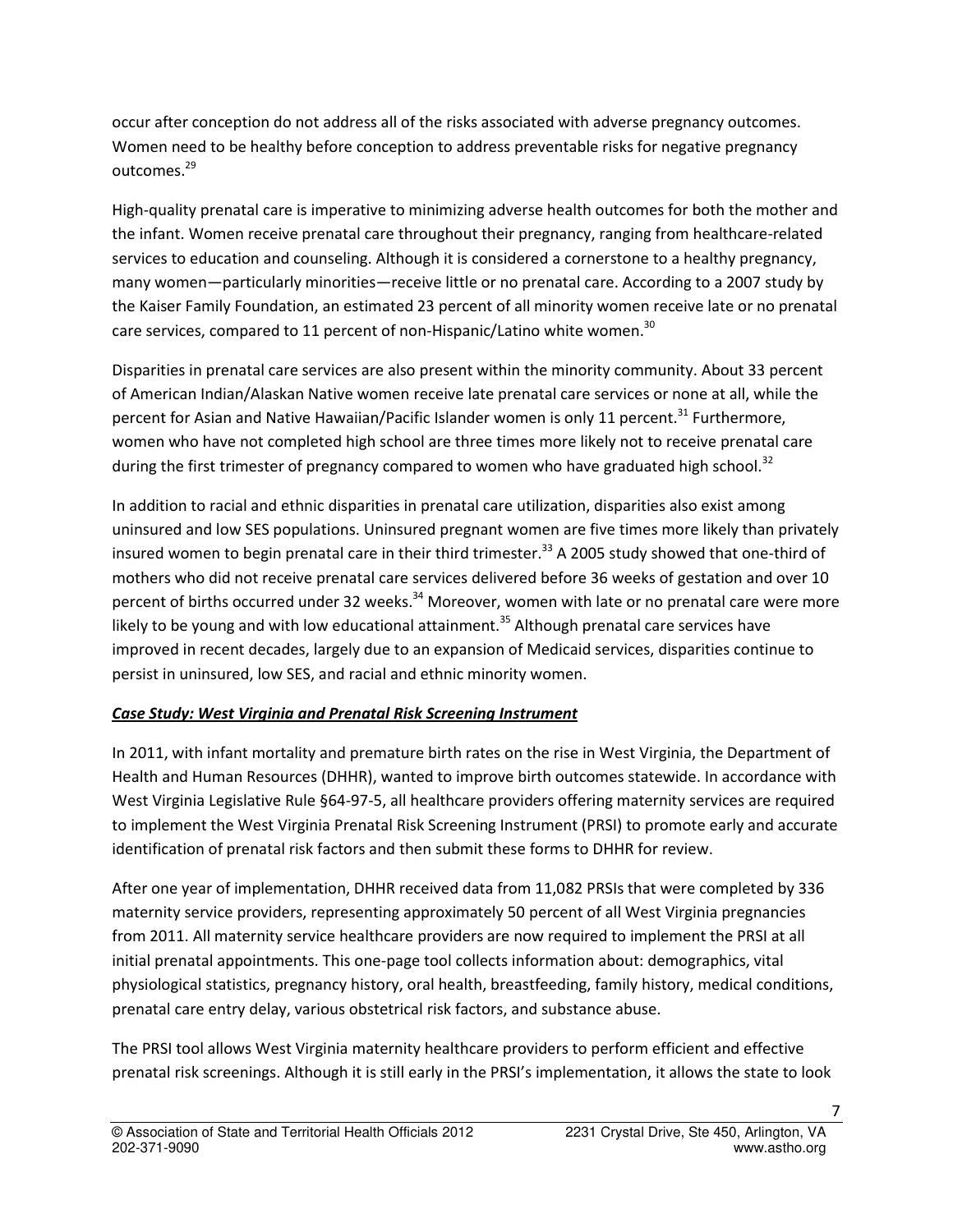toward improving birth outcomes for mothers and infants. Without compensation or consequence, about 60 percent of maternity service providers participated in the first year of the program. Through the PRSI forms received, DHHR was able to determine the most common risk factors, (such as oral health, psychosocial, vital physiological, substance use, and prior pregnancies), reported by medical practitioners in West Virginia and can now work to address these issues through policy, programs, and services.

# *Case Study: Colorado Prenatal Plus Program<sup>36</sup>*

In 2002, the Colorado Department for Public Health and Environment sponsored a study to determine the cost-savings associated with its Prenatal Plus program, which provides comprehensive services to pregnant Medicaid-eligible women. The study showed that for every dollar invested in prenatal care services, Medicaid saved \$2.48 in an infant's first year of life. Overall, women and babies enrolled in the Prenatal Plus Program saved the state approximately \$6 million when compared to women and babies not enrolled in the program. Additionally, women who completed the program through delivery had an average low birth weight rate of 12.6 percent compared to an estimated 13.8 percent among women receiving no intervention services. The study findings helped the state Medicaid agency receive a rate increase for the program.

# **Economic Savings for Prenatal Plus:**

- \$1 Prenatal Care = \$2.48 in Medicaid Savings.
- Prenatal Plus saved Medicaid an estimated \$2.9 million in health care costs.

# **Geographical Disparities and Telemedicine**

Pregnant rural women continue to experience inadequate prenatal care and increased risks of poor birth outcomes when compared to pregnant urban women. Among rural populations, Hispanic/Latino women are more likely to receive inadequate prenatal care. Various factors contribute to the wide range of disparities between urban and rural communities, including poverty and shortage of physicians in rural areas. In addition, rural women—regardless of race or ethnicity—tend to have less education, more children, and fewer health resources. <sup>37</sup>

Telemedicine is a relatively new and growing approach to address the issue of health disparities in rural communities. It employs cameras, microphones, and other medical monitoring devices to diagnose and treat patients in remote locations. Telemedicine, also known as telehealth and ehealth, reduces travel costs for patients, increases access to specialist care, and improves overall health outcomes.

Studies have shown telemedicine to be more cost-effective than routine care and on-site care. For example, medical costs for telemedicine are \$335 per patient/year, while on-site care is \$1,166 per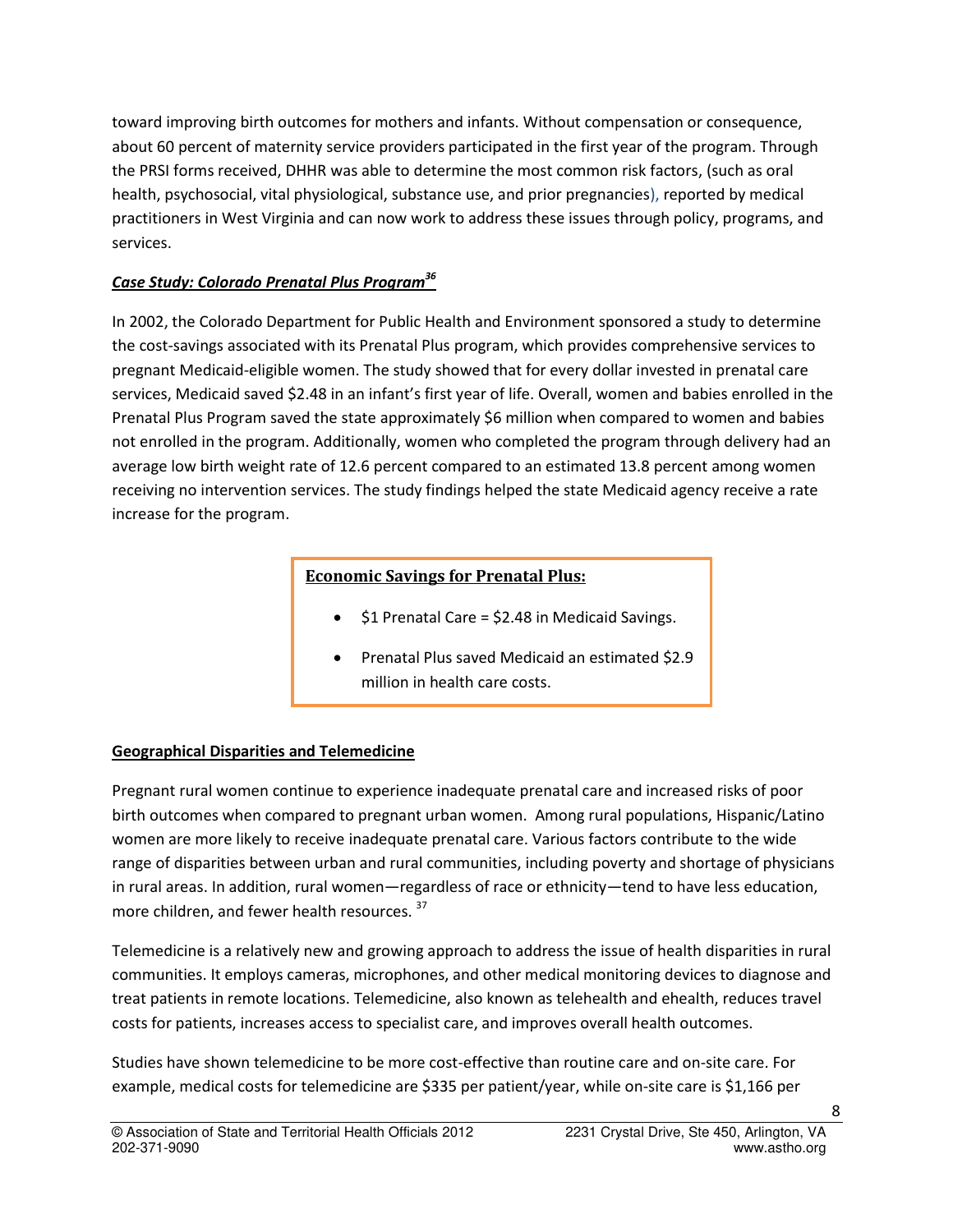patient/year.<sup>38</sup> Telemedicine has also proven to be a cost-effective alternative to pediatric emergency rooms. A study done by the University of Rochester Medical Center showed that children with access to telemedicine had 28 percent fewer ER visits.<sup>39</sup> Although relatively new, telemedicine has shown to be an effective tool for rural communities and areas with physician shortages. Telemedicine can address poor birth outcomes by increasing access to services for women and families in geographically-remote and isolated areas.

### *Case Study: Alaska Telemedicine*

To address the needs and health disparities of Alaskan women and families living in hard-to-reach areas, the Alaska eHealth Network is developing a health information exchange network that will allow Alaskans to manage their own health records and authorize providers to exchange records in a timely and secure fashion. The project will create an electronic health record network linking community health centers. The Alaska eHealth Network is also a forum where organizations involved in telehealth initiatives can communicate and collaborate with each other.

Under the Alaska Psychiatric Institute Telebehavioral Health Care Services program, healthcare providers and their patients can access real-time videoconferences with psychiatrists, psychologists, and social workers in Anchorage. To keep patients in community settings, the program launched a new effort to help primary care physicians in rural areas identify and treat behavioral health issues with the input of psychiatrists, psychologists, and social workers.

Another innovative program came from Indian Health Service. They sponsored a pilot program for the Eastern Aleutian Tribes, a low-population dense community that lives in isolated areas of northeastern Alaska. They issued remotely monitored blood pressure equipment to patients who live in isolated villages and are unable to travel, which is a cost-effective alternative to office visits.<sup>40</sup> The program provides funds to purchase approximately 20 remote blood pressure (BP) monitors which will include a special BP cuff and HIPAA-compliant transmission equipment. Patients who want to control their blood pressure can use the equipment, and once they have improved their numbers, other people can use the device. The 20 units will cover more than 20 individuals, thereby increasing people's access in this hardto-reach community.<sup>41</sup>

#### **Breastfeeding**

Breastfeeding benefits are well-documented and are widely considered the best method to nourish a newborn baby. The American Association of Pediatrics, along with other maternal and child health organizations, has consistently recommended breastfeeding and human milk as the standard for infant feeding and nutrition.<sup>42</sup> Despite its nutritional benefits, breastfeeding rates vary among different groups. According to a 2010 study, African-American women have the lowest prevalence of breastfeeding.<sup>43</sup> An estimated 54.4 percent of African-American women breastfed after giving birth compared to 74.3 percent of white women and 80.4 percent of Hispanic/Latino women. Disparities in breastfeeding rates were also present among less educated women. Mothers who had not completed college were less likely to breastfeed (65.2%) when compared to mothers with a college degree (85.4%).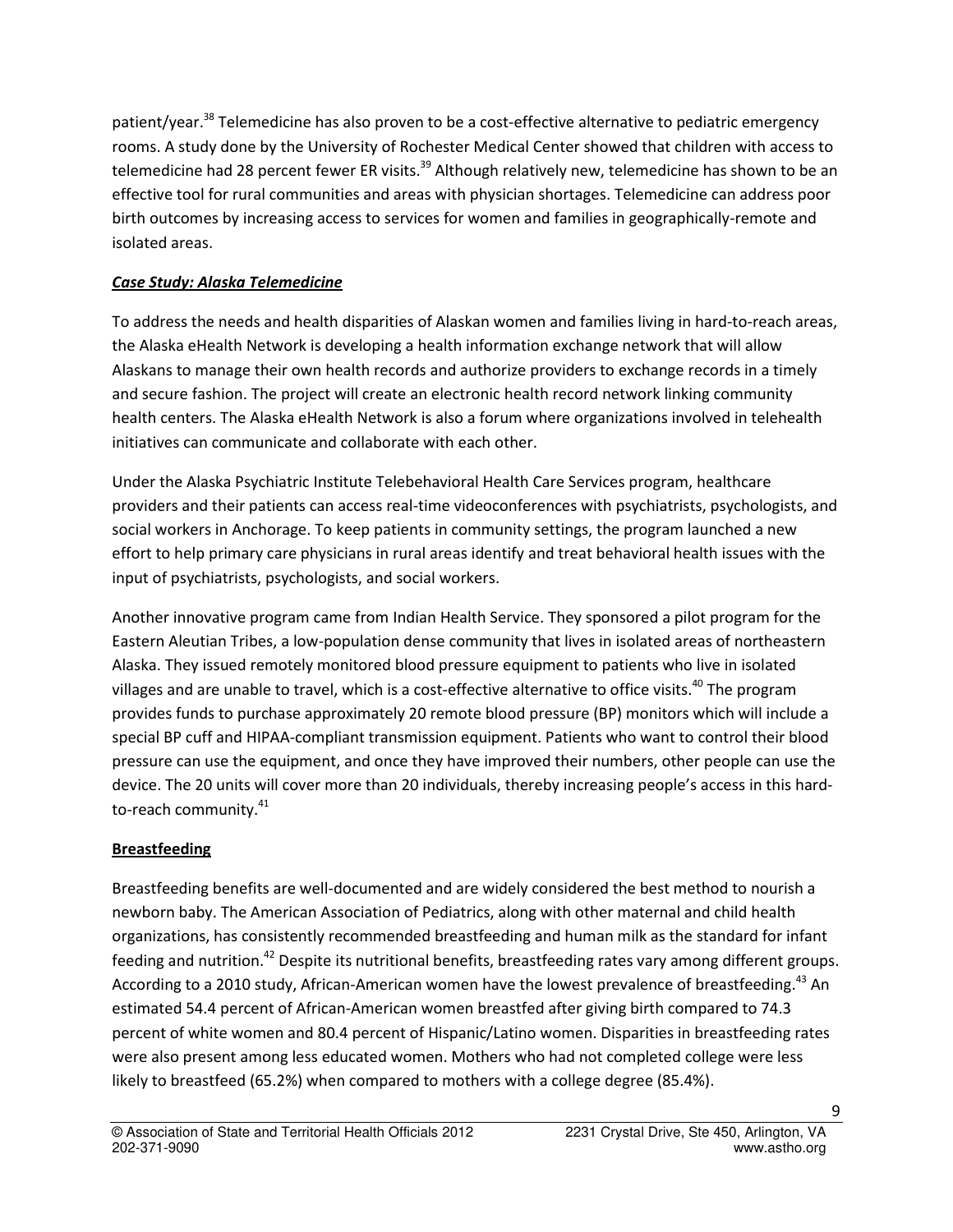#### *Case Study: Rhode Island Breastfeeding Advocacy*

Breastfeeding friendly hospital initiatives have shown to increase the prevalence of breastfeeding. Policy interventions can have a big impact on health disparities. The state of Rhode Island has pursued aggressive policies to promote breastfeeding. In 2000, Rhode Island's South County Hospital became the first in the state to eliminate free formula distribution as part of their "Baby Friendly Hospital Initiative." The initiative helped increase the percentage of new breastfeeding mothers from 51 percent to 58 percent in 2010.<sup>44</sup> Due to its success, in November 2011**,** Rhode Island became the first state to discontinue free infant formula bags in all birthing hospitals.<sup>45</sup>

#### **Conclusion**

Disparities lead to increased adverse health outcomes and excess medical expenses. Reducing infant health disparities is a critical step towards reducing disparities in the rest of the population. Despite significant improvements in maternal and infant health outcomes, certain populations continue to experience wide inequities, resulting in poorer outcomes for many infants later in life. ASTHO's Healthy Babies Project is just one example of crucial projects nationwide to reduce maternal and infant health disparities. Other featured state stories show the variety of state strategies to address maternal and infant health inequities. Finally, meaningfully engaging with the social determinants of health is a critical component of any comprehensive health equity strategy to improve birth outcomes and the health of everyone in the nation.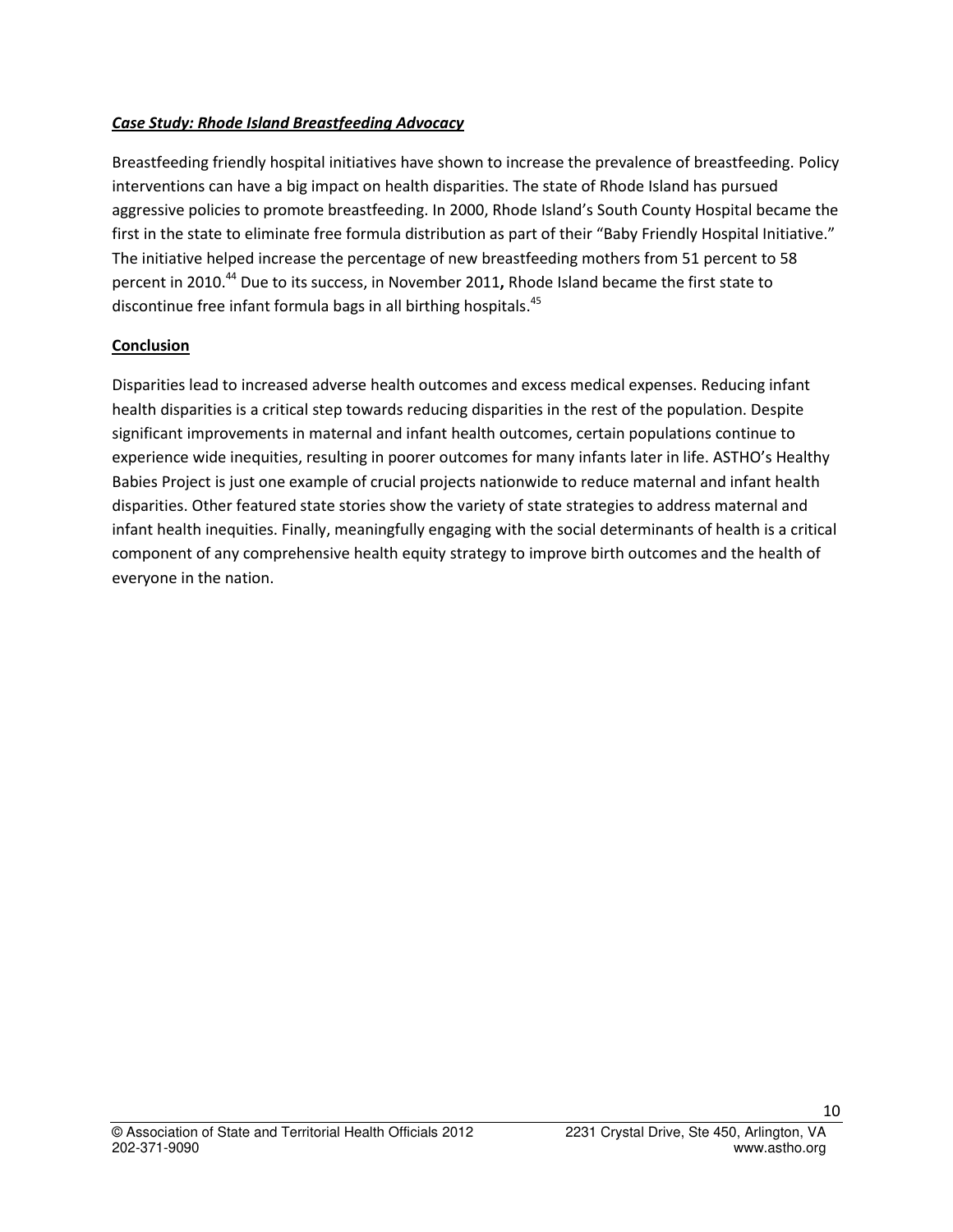#### **References**

 $^1$  Association of State and Territorial Health Officials. "Health Equity Policy Statement." 2011. Available a[t http://www.astho.org/Display/AssetDisplay.aspx?id=6874.](http://www.astho.org/Display/AssetDisplay.aspx?id=6874) Accessed 08-13-2012.

 $2$  Ibid.

 $\overline{a}$ 

<sup>3</sup> Office of Minority Health & Health Disparities. "Eliminating Racial & Ethnic Health Disparities." Available a[t http://www.cdc.gov/omhd/about/disparities.htm.](http://www.cdc.gov/omhd/about/disparities.htm) Accessed 06-03-2012.

4 Suthers K. *Evaluating the Economic Causes and Consequences of Racial and Ethnic Health Disparities*. 2008. Available at [http://www.apha.org/NR/rdonlyres/EF3D92F8-4758-4E49-85A1-](http://www.apha.org/NR/rdonlyres/EF3D92F8-4758-4E49-85A1-D6EB8AD8CA89/0/Econ2_Disparities_Final.pdf) [D6EB8AD8CA89/0/Econ2\\_Disparities\\_Final.pdf.](http://www.apha.org/NR/rdonlyres/EF3D92F8-4758-4E49-85A1-D6EB8AD8CA89/0/Econ2_Disparities_Final.pdf) Accessed 05-26-2012.

5 Committee on Understanding and Eliminating Racial and Ethnic Disparities in Health Care. *Unequal Treatment: Confronting Racial and Ethnic Disparities in Health Care*. Washington, DC: The National Academies Press. 2003. Available at [http://books.nap.edu/openbook.php?record\\_id=10260&page=R4.](http://books.nap.edu/openbook.php?record_id=10260&page=R4) Accessed 05-26-2012.

<sup>6</sup> Derose KP, Baker DW. Limited English proficiency and Latinos' use of physician services. *Medical Care Research and Review*. 2000. [http://mcr.sagepub.com/content/57/1/76.full.pdf+html.](http://mcr.sagepub.com/content/57/1/76.full.pdf+html) Accessed 5/26/2012.

 $^6$  Cohen AL, Christakis DA. "Primary language of parent is associated with disparities in pediatric preventive care." *Journal of Pediatrics*. 2006. 148(2):254-8. Available at [http://www.ncbi.nlm.nih.gov/pubmed/16492438.](http://www.ncbi.nlm.nih.gov/pubmed/16492438) Accessed 10-18-2012.

8 Joint Center for Political and Economic Studies. *The Economic Burden of Health Inequalities in the United States*. 2009. Available at

[http://www.jointcenter.org/hpi/sites/all/files/Burden\\_Of\\_Health\\_FINAL\\_0.pdf.](http://www.jointcenter.org/hpi/sites/all/files/Burden_Of_Health_FINAL_0.pdf) Accessed 05-27-2012.

<sup>9</sup> Ibid.

 $10$  Association of State and Territorial Health Officials. "2011-2012 President's Challenge: The Healthy Babies Project." 2012. Available a[t http://www.astho.org/t/pres\\_chal.aspx?id=6484.](http://www.astho.org/t/pres_chal.aspx?id=6484) Accessed 10-18-2012.

 $11$  The Office of Minority Health. "Infant Mortality and African Americans." Available at [http://minorityhealth.hhs.gov/templates/content.aspx?ID=3021.](http://minorityhealth.hhs.gov/templates/content.aspx?ID=3021) Accessed 05-26-2012.

<sup>12</sup> Mathews TJ, MacDormand MF. "Infant Mortality Statistics from the 2005 Period Linked Birth/Infant Death Data Set." *National Vital Statistics Report*. Available at [http://www.cdc.gov/nchs/data/nvsr/nvsr57/nvsr57\\_02.pdf.](http://www.cdc.gov/nchs/data/nvsr/nvsr57/nvsr57_02.pdf) Accessed 08-28-2012.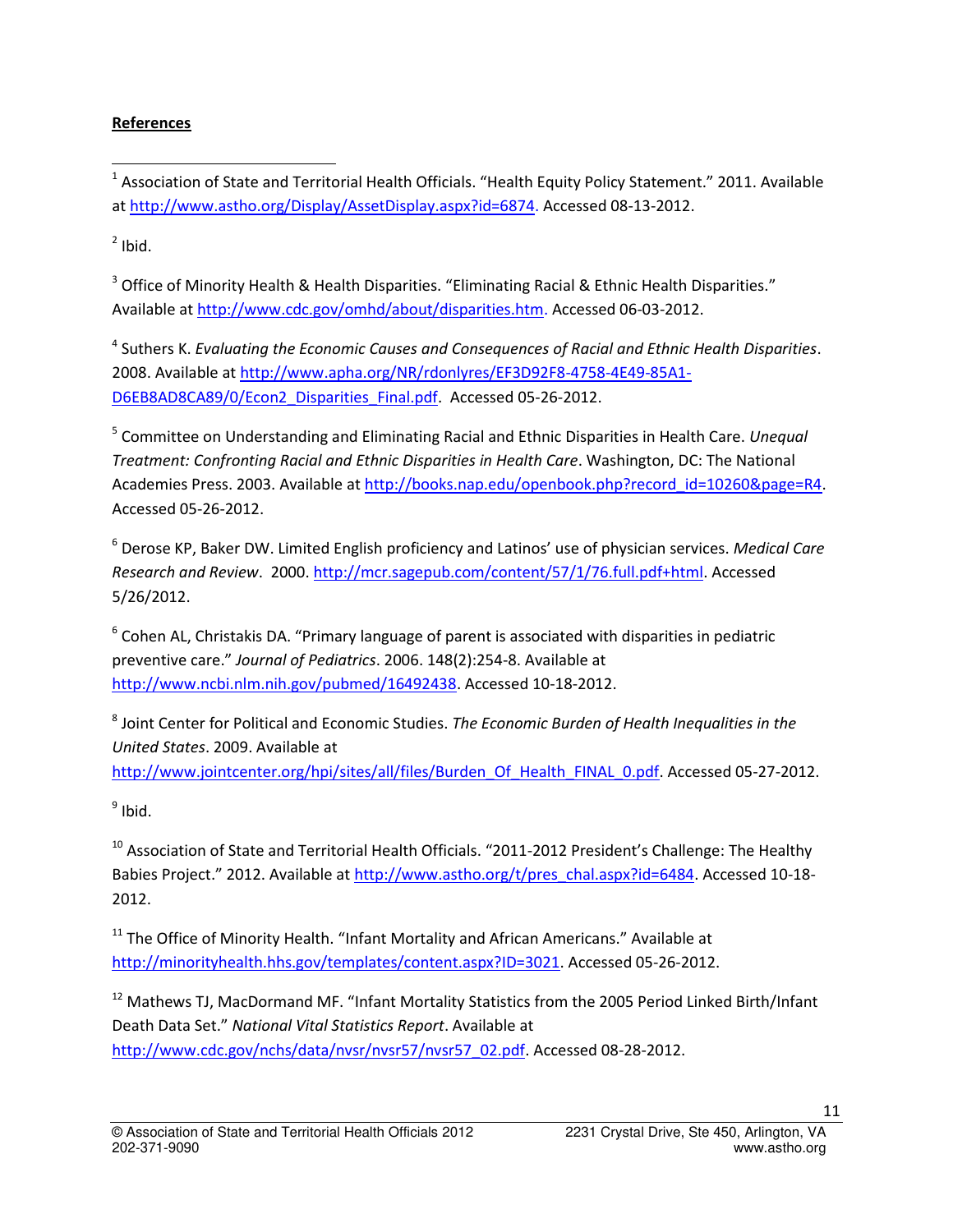<sup>13</sup> Martin JA, Hamilton BE, Sutton PD, Ventura SJ, et al. "Births: Final data for 2006." *National Vital Statistics Report*. Available at [http://www.cdc.gov/nchs/data/nvsr/nvsr59/nvsr59\\_03.pdf.](http://www.cdc.gov/nchs/data/nvsr/nvsr59/nvsr59_03.pdf) Accessed 05- 24-2012.

 $\overline{a}$ 

<sup>13</sup> Mathews TJ, MacDormand MF. "Infant Mortality Statistics From the 2007 Period Linked Birth/Infant Death Data Set." *National Vital Statistics Report*. Available at [http://www.cdc.gov/nchs/data/nvsr/nvsr59/nvsr59\\_06.pdf.](http://www.cdc.gov/nchs/data/nvsr/nvsr59/nvsr59_06.pdf) Accessed 08-28-2012.

<sup>15</sup> U.S. Department of Health and Human Services, Health Resources and Services Administration. "Child Health USA 2011: Low Birth Weight." 2011. Available at [http://mchb.hrsa.gov/chusa11/more/downloads/pdf/c11.pdf.](http://mchb.hrsa.gov/chusa11/more/downloads/pdf/c11.pdf) Accessed 06-01-2012.

<sup>16</sup> National Center for Children in Poverty. "Reducing Disparities Beginning in Early Childhood." 2007. Available a[t http://www.nccp.org/publications/pdf/text\\_744.pdf.](http://www.nccp.org/publications/pdf/text_744.pdf) Accessed 05-20-2012.

<sup>17</sup> Gaynes BN, Gavin N, Meltzer-Brody S, Lohr KN, Swinson T, Gartlehner G, Brody S, Miller WC. "Perinatal Depression: Prevalence, Screening Accuracy, and Screening Outcomes." 2005. Available at [http://www.donau-](http://www.donau-uni.ac.at/imperia/md/content/department/evidenzbasierte_medizin/abstracts_publikationen_gerald/perinatal_depression._prevalence__screening__accuracy__and_screening_outcomes.pdf)

[uni.ac.at/imperia/md/content/department/evidenzbasierte\\_medizin/abstracts\\_publikationen\\_gerald/p](http://www.donau-uni.ac.at/imperia/md/content/department/evidenzbasierte_medizin/abstracts_publikationen_gerald/perinatal_depression._prevalence__screening__accuracy__and_screening_outcomes.pdf) [erinatal\\_depression.\\_prevalence\\_\\_screening\\_\\_accuracy\\_\\_and\\_screening\\_outcomes.pdf.](http://www.donau-uni.ac.at/imperia/md/content/department/evidenzbasierte_medizin/abstracts_publikationen_gerald/perinatal_depression._prevalence__screening__accuracy__and_screening_outcomes.pdf) Accessed 08-14-2012.

<sup>18</sup> Illinois Department of Human Services. "Screening and Treatment for Perinatal Health Disorders." Available [http://www.dhs.state.il.us/page.aspx?item=35251.](http://www.dhs.state.il.us/page.aspx?item=35251) Accessed 08-28-2012.

<sup>19</sup> CDC. "Diabetes Public Health Resource." 2012. Available at [http://www.cdc.gov/diabetes/consumer/groups.htm.](http://www.cdc.gov/diabetes/consumer/groups.htm) Accessed 10-09-2012.

<sup>20</sup> Association of State and Territorial Health Officials. "MCH and Chronic Disease Integration: Building on Partnerships to Achieve Goals in Massachusetts." 2012. Available at [http://www.astho.org/WorkArea/DownloadAsset.aspx?id=6892.](http://www.astho.org/WorkArea/DownloadAsset.aspx?id=6892) Accessed 10-09-2012.

 $21$  Braveman P, Egerter S. "Overcoming obstacles to health." 2008. Available [http://www.rwjf.org/en/research-publications/find-rwjf-research/2008/02/overcoming-obstacles-to](http://www.rwjf.org/en/research-publications/find-rwjf-research/2008/02/overcoming-obstacles-to-health.html)[health.html.](http://www.rwjf.org/en/research-publications/find-rwjf-research/2008/02/overcoming-obstacles-to-health.html) Accessed 05-24-2012.

<sup>22</sup> Cutler DM, Lleras-Muney A. *Education and Health: Evaluating Theories and Evidence*. Bethesda, MD: National Bureau of Economic Research. 2006. Available a[t http://www.chrp.org/pdf/Cutler\\_Lieras-](http://www.chrp.org/pdf/Cutler_Lieras-Muney_Education_and_Health.pdf)Muney Education and Health.pdf. Accessed 05-26-2012.

<sup>23</sup> Williams DR. "The Health of U.S. Racial and Ethnic Populations." 2005. Available at [http://www.ph.ucla.edu/hs/HS\\_200B\\_W08\\_Class\\_webpage/Readings\\_01-18-08\\_Williams-](http://www.ph.ucla.edu/hs/HS_200B_W08_Class_webpage/Readings_01-18-08_Williams-The_Health_U.S._Racial_Ethnic_Populations.pdf)The Health U.S. Racial Ethnic Populations.pdf. Accessed 05-27-2012.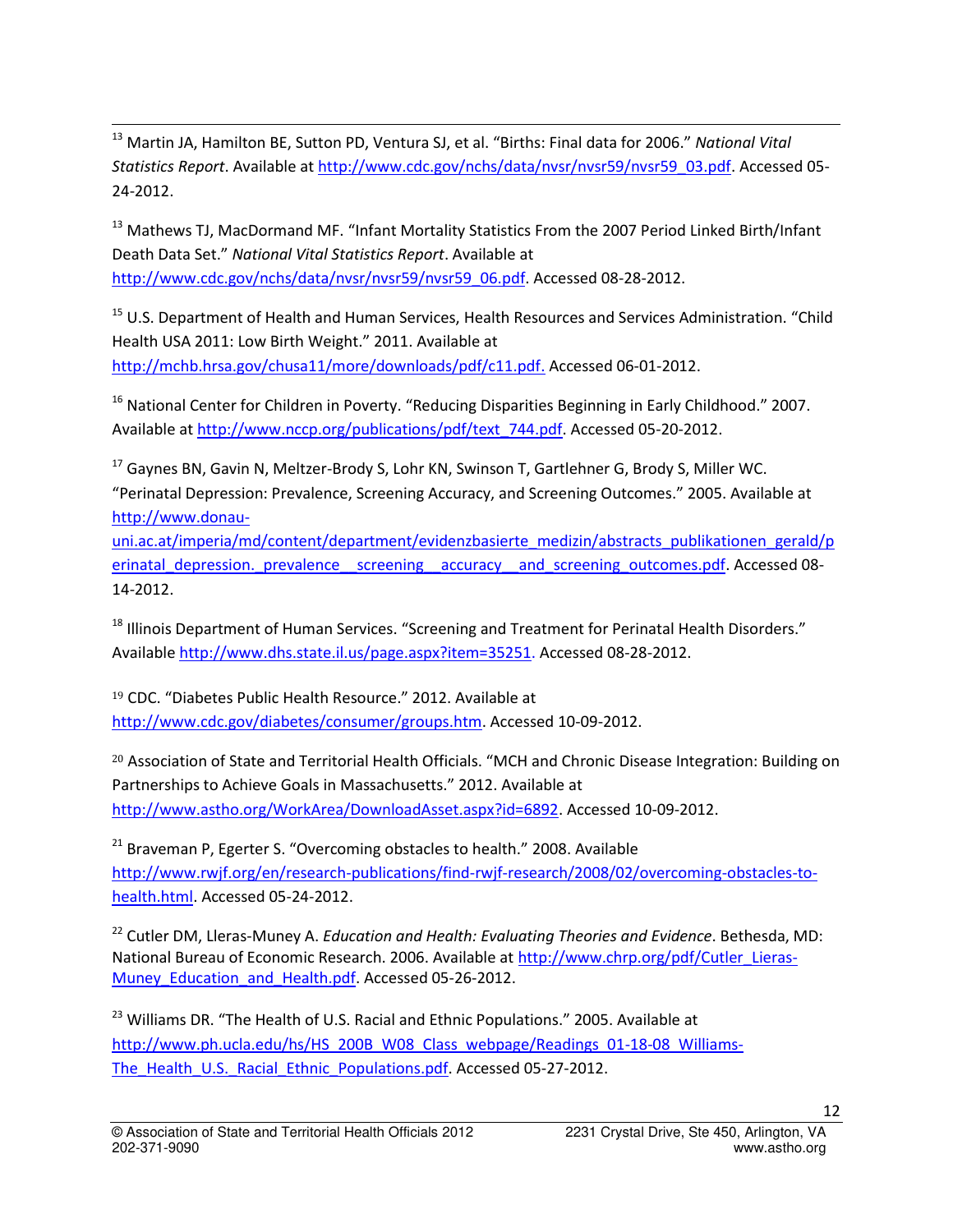<sup>24</sup> ContraCosta Health Services. "A 12-Point Plan to Close the Black-White Gap in Birth Outcomes: A Life Course Approach." Available at [http://cchealth.org/lifecourse/pdf/12\\_point\\_plan\\_fact\\_sheet.pdf.](http://cchealth.org/lifecourse/pdf/12_point_plan_fact_sheet.pdf) Accessed 09-25-2012.

<sup>25</sup> CityMatCH. "Life Course Toolbox." Available at [http://www.citymatch.org/lifecoursetoolbox/.](http://www.citymatch.org/lifecoursetoolbox/) Accessed 08-28-2012.

 $26$  Institute of Medicine (U.S.) Committee on Understanding Premature Birth and Assuring Healthy Outcomes. "Sociodemographic and Community Factors Contributing to Preterm Birth." 2007. Available a[t http://www.ncbi.nlm.nih.gov/books/NBK11388/.](http://www.ncbi.nlm.nih.gov/books/NBK11388/) Accessed 05-28-2012.

<sup>27</sup> U.S. Department of Health and Human Services, Health Resources and Services Administration, Maternal and Child Health Bureau. "Women's Health USA 2011: Preconception Health." 2011. Available a[t http://www.mchb.hrsa.gov/whusa11/hstat/hsrmh/pages/226ph.html.](http://www.mchb.hrsa.gov/whusa11/hstat/hsrmh/pages/226ph.html) Accessed 06-02-2012.

<sup>28</sup> Oklahoma Pregnancy Risk Assessment Monitoring System. "African American Perinatal Health Disparities." 2008. Available at [http://www.ok.gov/health2/documents/African%20Am\\_Sept\\_08.pdf.](http://www.ok.gov/health2/documents/African%20Am_Sept_08.pdf) Assessed 05-28-2012.

<sup>29</sup> CDC. "Preconception Care and Health Care." 2012. Available at [http://www.cdc.gov/preconception/overview.html.](http://www.cdc.gov/preconception/overview.html) Accessed 10-09-2012.

 $30$  The Henry J. Kaiser Family Foundation. "Putting Women's Health Care Disparities on the Map: Examining Racial and Ethnic Disparities at the State Level." 2009. Available at [http://www.kff.org/minorityhealth/upload/7886.PDF.](http://www.kff.org/minorityhealth/upload/7886.PDF) Accessed 05-20-2012.

 $31$  Ibid.

 $\overline{a}$ 

<sup>32</sup> The Henry J. Kaiser Family Foundation. "Disparities in Maternal & Infant Health: Are We Making Progress? Lessons from California." 2004. Available at [http://www.kff.org/womenshealth/upload/Disparities-in-Maternal-and-Infant-Health-Are-We-Making-](http://www.kff.org/womenshealth/upload/Disparities-in-Maternal-and-Infant-Health-Are-We-Making-Progress-Lessons-From-California-Issue-Brief.pdf)[Progress-Lessons-From-California-Issue-Brief.pdf.](http://www.kff.org/womenshealth/upload/Disparities-in-Maternal-and-Infant-Health-Are-We-Making-Progress-Lessons-From-California-Issue-Brief.pdf) Accessed 06-01-2012.

<sup>33</sup> National Public Health and Hospital Institute. "Barriers to Prenatal Care: Findings from a Survey of Low-Income and Uninsured Women Who Deliver at Safety Net Hospitals." 2005. Available at [http://www.naph.org/Publications/barrierstoprenatalcare.aspx?FT=.pdf.](http://www.naph.org/Publications/barrierstoprenatalcare.aspx?FT=.pdf) Accessed 06-01-2012.

<sup>34</sup> The March of Dimes. "Your Premature Baby." Available at [http://www.marchofdimes.com/baby/premature.html.](http://www.marchofdimes.com/baby/premature.html) Accessed 06-01-2012.

 $35$  Ibid.